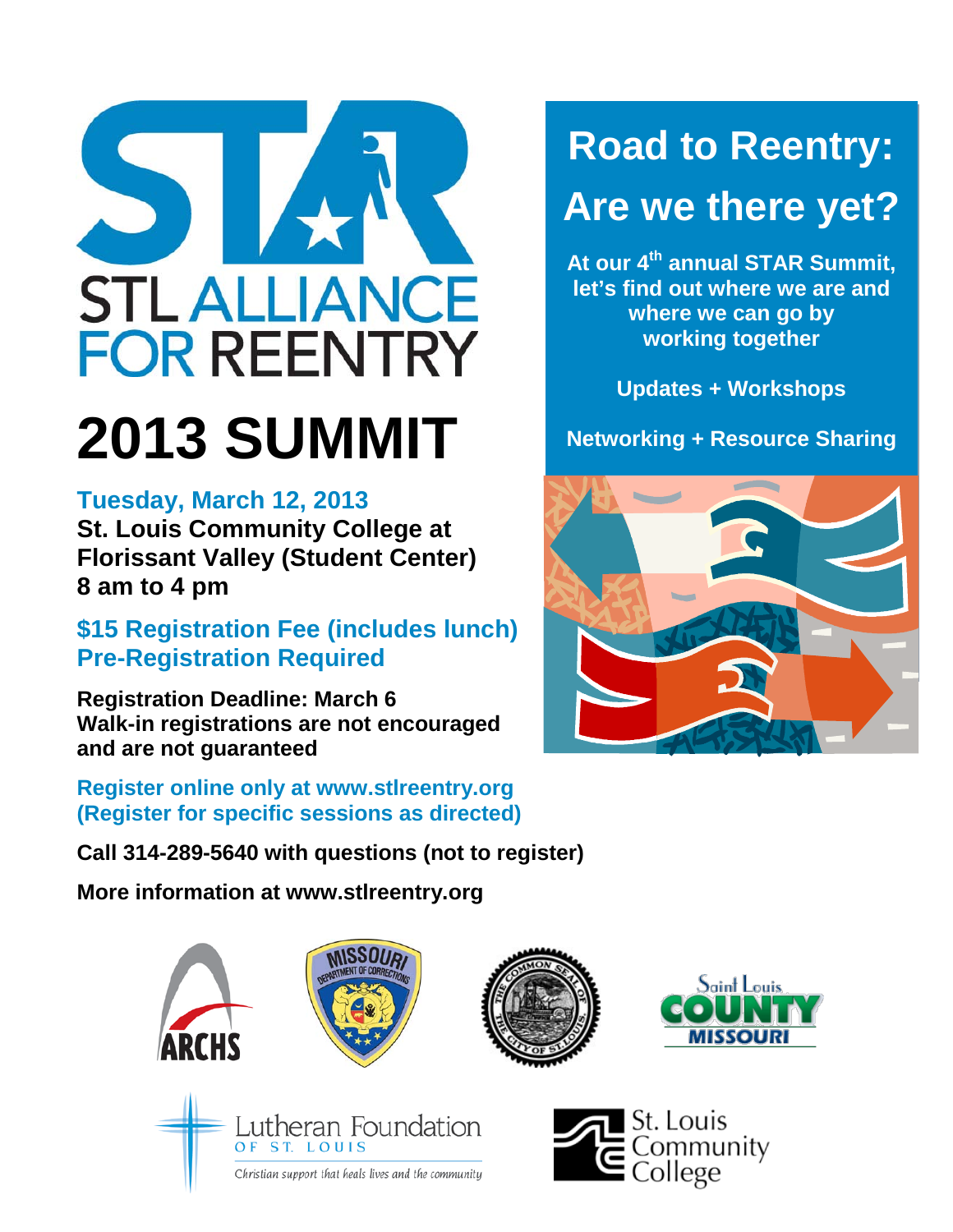# **Road to Reentry: Are we there yet?**

### **STAR Summit**

**March 12, 2013 St. Louis Community College - Florissant Valley**

| $8 - 8:30$ am     | <b>Registration &amp; Coffee</b>                                                                                                                                                                                                                                                                                                                                          |
|-------------------|---------------------------------------------------------------------------------------------------------------------------------------------------------------------------------------------------------------------------------------------------------------------------------------------------------------------------------------------------------------------------|
| $8:30$ am         | <b>Opening Remarks and Overview:</b><br>George Lombardi, Director, Missouri Department of Corrections<br>Nancy McCarthy, Co-Chair, STAR<br>Wendell Kimbrough, Chief Executive Officer, ARCHS<br>Francis Slay, Mayor, City of St. Louis<br>Charlie Dooley, Executive, St. Louis County<br>Dr. Marcia Pfeiffer, President, St. Louis Community College - Florissant Valley  |
| 9 am              | STAR: The Road to Reentry: Are we there yet?:<br>Les Johnson, Vice President, ARCHS                                                                                                                                                                                                                                                                                       |
| $9:15$ am         | <b>Reentry: A Law Enforcement Perspective:</b><br>Sam Dotson, Chief, City of St. Louis Metropolitan Police Department                                                                                                                                                                                                                                                     |
| $9:30$ am         | <b>Mental Health Continuum: From Jail to Community:</b><br>Dr. Fred W. Rottnek, Saint Louis University                                                                                                                                                                                                                                                                    |
| $10:30$ am        | <b>Break</b>                                                                                                                                                                                                                                                                                                                                                              |
| 10:45 am          | <b>STAR Committee Updates (Register for one)</b><br><b>Service Delivery and Coordination</b><br>$\bullet$<br>David Kessel<br><b>Research and Field Building</b><br>$\bullet$<br>Jessica Spitzer and Ben Williams<br><b>Community Relations</b><br>$\bullet$<br>Les Johnson and Jennifer Myrick<br><b>Resource Development</b><br>Monica Stampini and Marsha Hawkins-Hourd |
| 11:45 $am - 1 pm$ | Lunch Discussion: Engaging the Family in the Reentry Process<br>Carrie Pettus-Davis, Washington University                                                                                                                                                                                                                                                                |



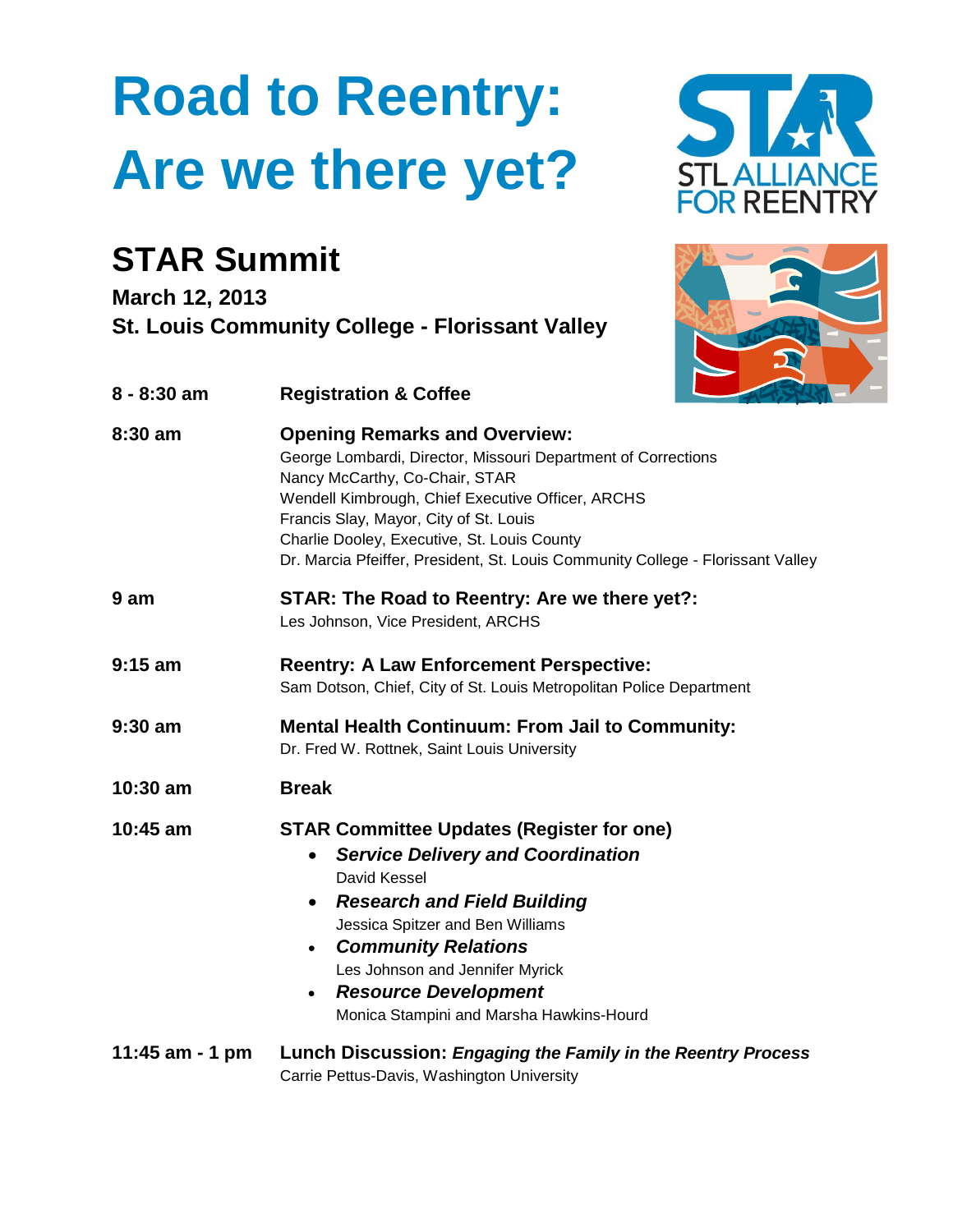#### • **St. Louis County Jail Reentry Programs**

Richard Bruenderman, Michael Kramer, and Tiffany McNair, St. Louis County Justice Services

o Participants will receive an overview of the structured reentry services and programming offered through the St. Louis County Justice Center.

#### • **Domestic Violence and Prisoner Reentry**

Sylvia Jackson, Women's Safe House

o The Women's Safe House will discuss the intersection of domestic violence and prisoner reentry.

#### • **Sex Offender Housing Evaluation**

Beth Huebner, University of Missouri-St. Louis

o Participants will discuss the impact of residency restrictions on the procurement of housing, housing mobility, quality, and location of residence for the sex offender population in St. Louis.

#### • **Researching Grants and Funding**

Kimberly Parks, St. Louis Public Library's Grants and Foundation Center

o Participants will learn of resources offered by the St. Louis Public Library's Grants and Foundations Center to assist nonprofit organizations with tools for researching available grants and discovering other resources for increasing the capacity of their nonprofit to function effectively.

#### • **Treating Women with Addictions**

Anna L. Frank, Queen of Peace

 $\circ$  Queen of Peace Center will present a behavioral heath intervention model for treating women with addiction, their children, and their family.

#### **2:30 - 3:30 pm Afternoon Session II (Register for one)**

#### • **The Family and Offender Reunited (F.O.R.) Program**

Stephen Doherty/Charles Nichols, Gateway Foundation Fannie Davis, Missouri Department of Corrections

o An overview will be presented on the Family and Offender Reunited Program, a collaborative projected funded by U.S. Department of Justice through the Second Chance Act.

#### • **Victim Advocacy**

Julie Lawson, Crime Victim Advocacy Center of St. Louis

o The Crime Victim Advocacy Center of St. Louis (CVAC) will provide an overview of the resources, counseling, advocacy, and referral programs they offer to victims of crime and their families.

#### • **Designer Drugs**

Dan Duncan, National Council on Alcoholism and Drug Abuse (St. Louis)

o Participants will discuss the emergence of designer drugs and its impact on substance abuse and treatment across the State of Missouri.